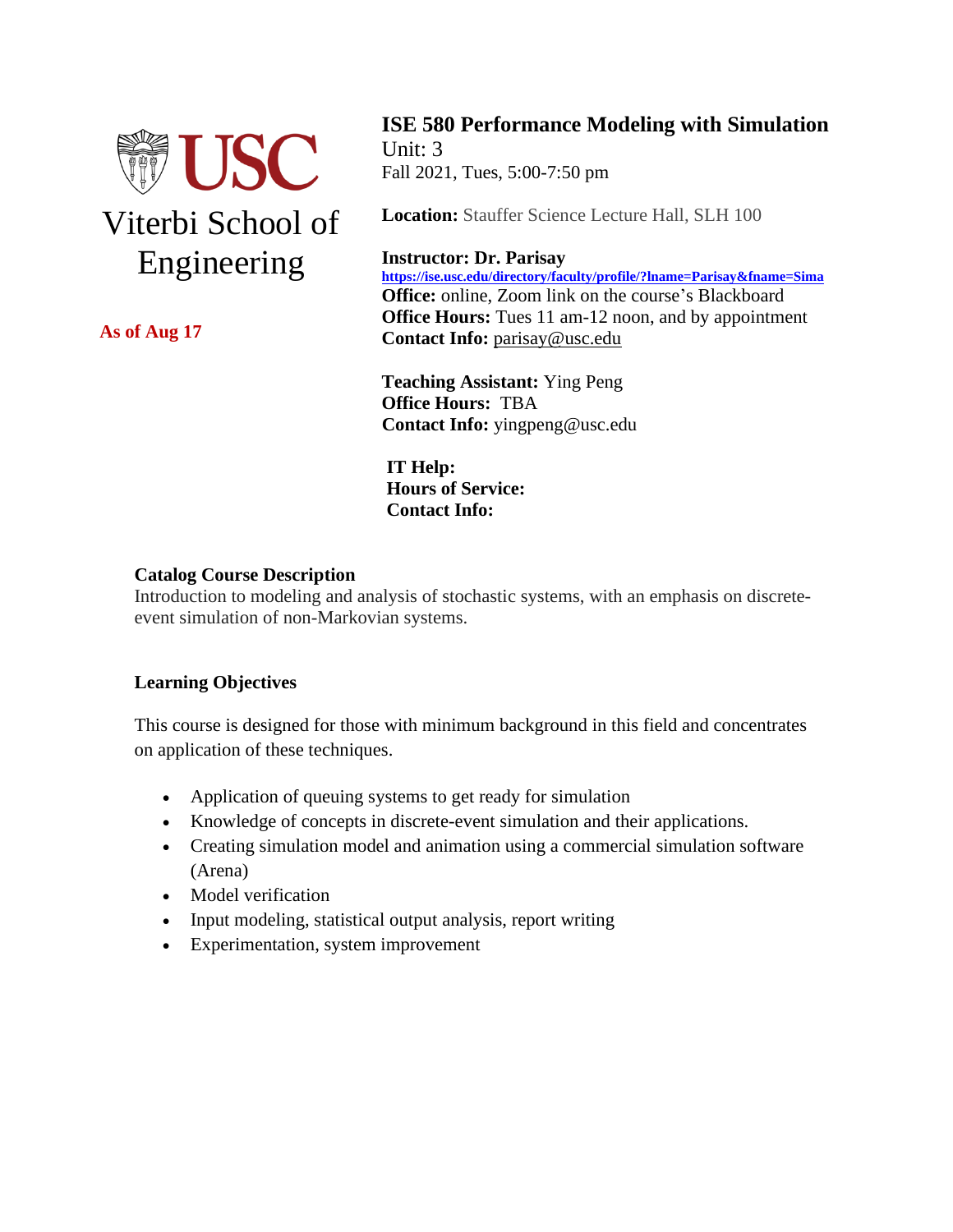| <b>Learning Objective</b>              | <b>Assignment/Assessment tools used</b>               |
|----------------------------------------|-------------------------------------------------------|
| By the end of this course, students    | This learning objective and skill is measured by:     |
| should be able to:                     |                                                       |
| Reproduce knowledge in relation to     | Quizzes at the beginning of each class based on pre-  |
| simulation                             | recorded video lectures and handouts. Quiz can be as  |
|                                        | multiple-choice or short written essay                |
| Create simulation model using Arena    | Assigned homework, exam, project, in-class work       |
| software                               |                                                       |
| (Software skill)                       |                                                       |
| Verify their model, experiment with    | Assigned homework, exam, project, in-class work       |
| the model (Critical thinking)          |                                                       |
| Analyze software output                | Assigned homework, exam, project, in-class work       |
| (Analysis skill)                       |                                                       |
| Detect extra information               | Presenting extra higher-level information in exam and |
| (Critical thinking)                    | project, optional and self-developed extra credit     |
| Compile a well-structured final report | Essay in exam and project, in-class work              |
| (Communication skill)                  |                                                       |

**Prerequisite(s):** Probability and statistics, including hypothesis testing, and introductory computer programming **Co-Requisite (s):** None **Concurrent Enrollment:** None **Recommended Preparation**: None

### **Course Notes**

This course will be conducted as a **Flipped Classroom,** as much as possible. There will be 1 or 2 pre-recorded video lectures each week that students have to watch and learn before the class. These videos will be accessible from the course Blackboard. Each video will be around half-an-hour and will cover the basic knowledge about each topic. There will be handouts on Blackboard to accompany these pre-recorded video lectures. The course materials (handouts and video lectures) are on the course Blackboard. There may be some pre-class work (activity) to enforce the learned material from the pre-recorded video. We will use class meetings (sessions) for lectures on Tuesdays to concentrate on more practice, answering common questions, and higher level of discussions. There will be inclass work during these meetings. **IT IS REQUIRED TO BRING YOUR LAPTOP TO THE CLASS MEETINGS.**

### **Technological Proficiency and Hardware/Software Required**

Students have several options to access the software for modeling: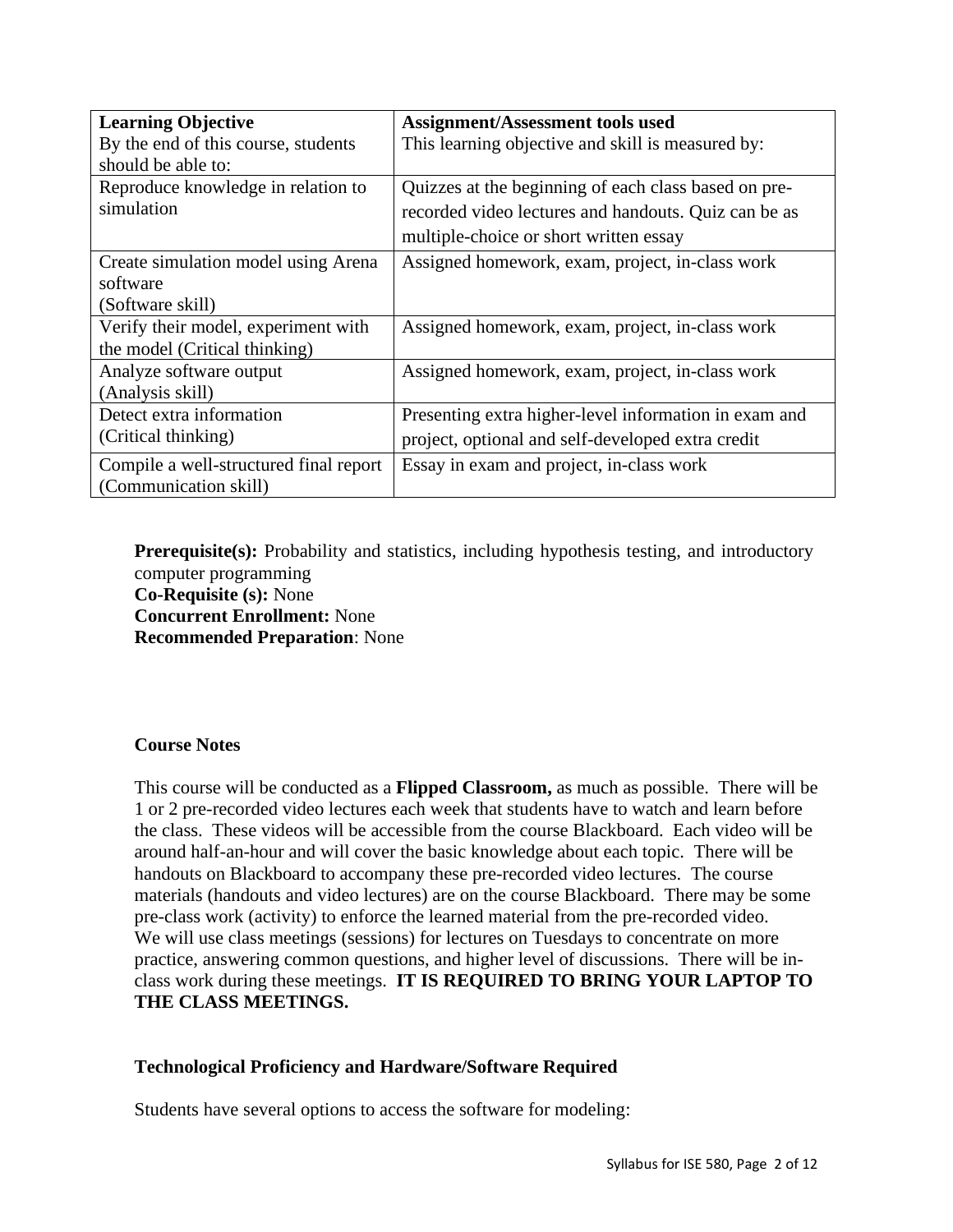- You can access the professional version of Arena software on Virtual Desktop at USC. There will be a demo on how to access it in class. This one is version 6.1 of the software.
- You can download Student Version 6.1 of Arena (for free) from the related web site. This software works with Windows operating system.
- Mac users will have some issues installing this software.

## **Required Readings and Supplementary Materials**

Required: Course handouts and pre-recorded lectures on course Blackboard site by Dr. Parisay.

Required: Simulation with Arena, 6th Edition, W. David Kelton, Randall P Sadowski, Nancy B. Zupick, McGraw-Hill, 2015, ISBN: 978-0-07-340131-7. This book can be purchased from the USC Book store or any other sources.

Required software: Arena Software<http://www.arenasimulation.com/>

Reference: Simulation Modeling & Analysis with Expertfit Software, 5th Edition, Averill M. Law, McGraw-Hill, 2015. ISBN: 0073294411 ISBN 978-0-07-340132-4

## **Description and Assessment of Assignments**

- **Midterm exam** will be based on the schedule and will take 1.5 hours. Make up exam is only considered under special situations with advance approval of instructor.There will be one midterm exam. A sample midterm exam will be added to the course's Blackboard site.
- **Final exam** will be held at the completion of all classes based on the University schedule and it takes 2 hours. Make up exam is only considered under special situations with advance approval of instructor.A sample final exam will be added to the course's Blackboard site.
- **Homework** will be assigned each week on Thursdays. You will post your answer as a Word file, and Arena model, on Blackboard before the next class by 3:00 pm on Tuesdays (unless otherwise indicated). Late homework and makeup homework will be considered under special situations with advance approval of instructor.Homework is expected to be typed as much as possible and professionally done. Homework on average will take about 1.5 hour each week, depending on your background. The homework can be at different level of difficulty and take different amount of time. I will select seven homework randomly for grading. Each homework will have 2 points. The two lowest grades for homework will be dropped.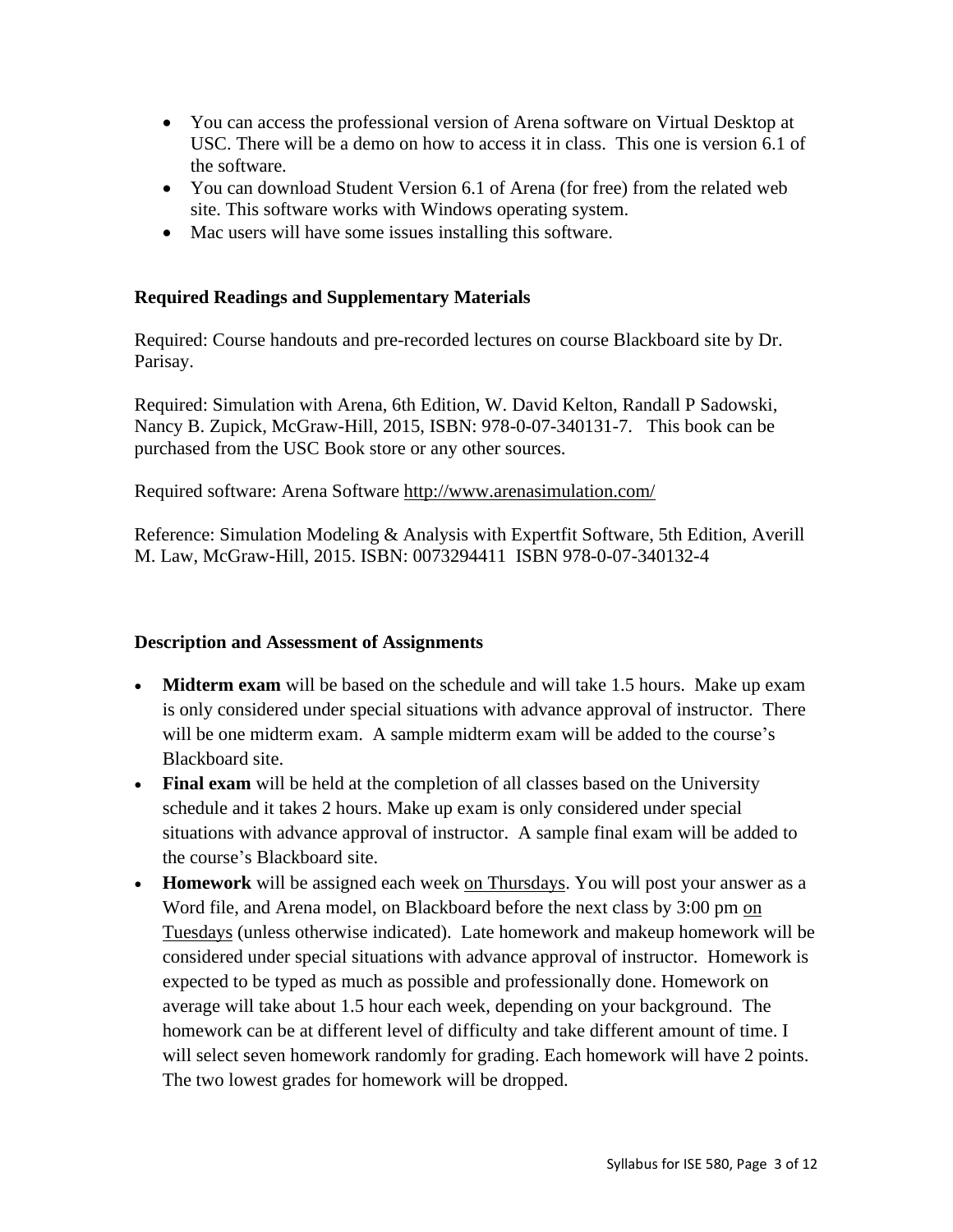- **Project/Case study:** The project in this class is a team activity. I will assign the teams and the project in week 5. Some information in respect to your project will be posted on Blackboard later on. The purpose of the project is for you to utilize information you have learned during this class and to prepare a professional report. The project is delivered as one Word file per each team that is posted on Blackboard. There will be an initial report and a final report.
- **Quiz:** Quiz will be conducted at the beginning of each class on Tuesdays. Quiz will be based on the assigned pre-recorded video lecture and posted handouts on Blackboard. It will take about 10-15 min. It will require a few short answers or multiple choice. I will grade seven of the quizzes randomly. Makeup quiz will be considered under special situations with advance approval of instructor. The quizzes can be at different level of difficulty and take different amount of time. I will select seven quizzes randomly for grading. Each quiz will have 2 points. The two lowest grades for quizzes will be dropped.

| <b>Assignment</b>                     | <b>Points</b> | % of Grade |
|---------------------------------------|---------------|------------|
| Midterm exam                          | 20            | 20         |
| Final Exam                            | 30            | 30         |
| Homework                              | 10            | 10         |
| Case study (initial and final report) | 30            | 30         |
| Quiz                                  | 10            | 10         |
| <b>Total</b>                          | 100           | 100        |

Total points will be curved for the final letter grade. Letter grade with minus and plus are also considered. Please refer to another file called "Grading policy" on Blackboard for more details.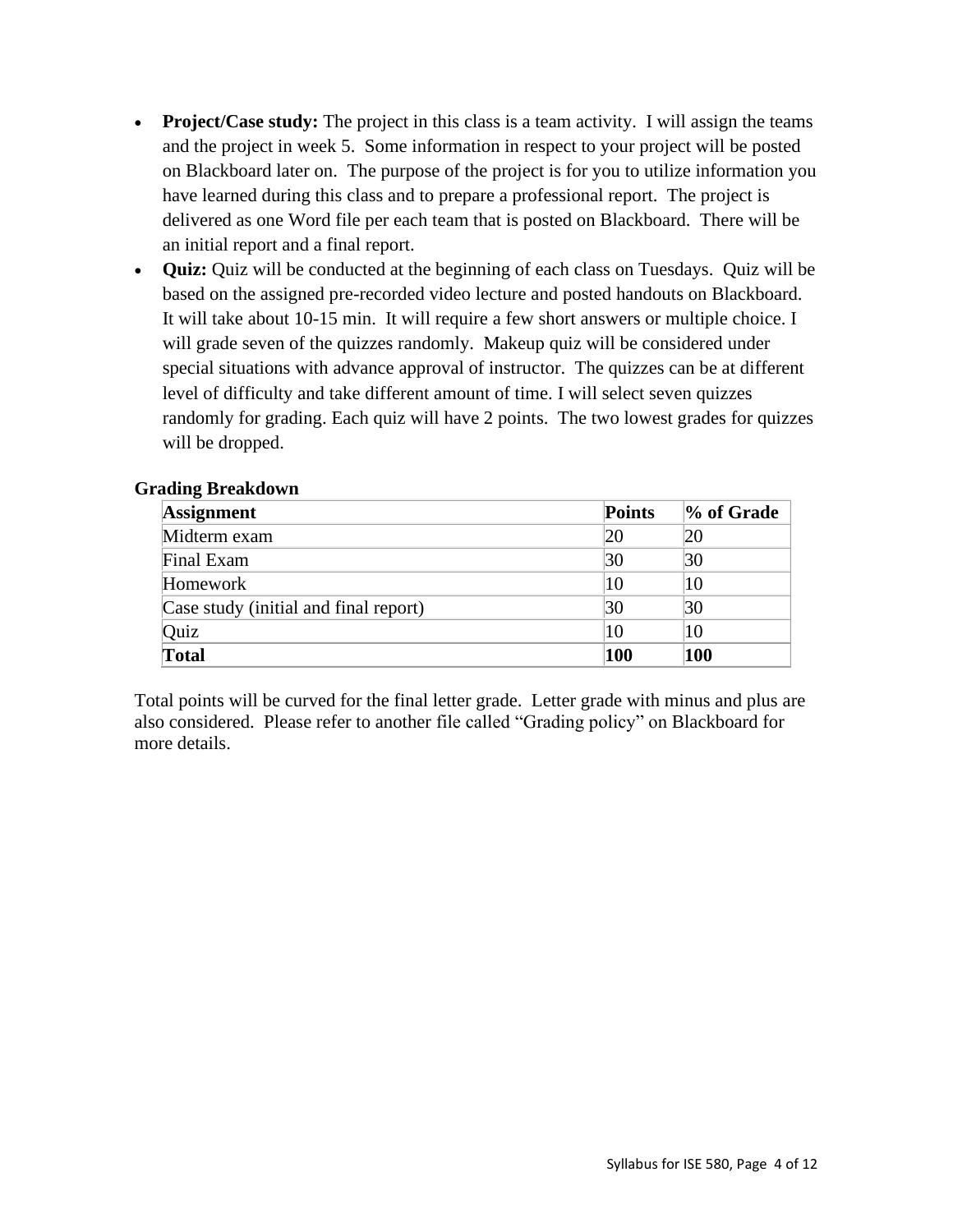## **Course Schedule: A Weekly Breakdown**

Readings and Homework: They will be posted on Blackboard as lecture proceeds. Homework is due on Tuesdays on Blackboard before 3:00 pm.

HW stands for homework.

| Week             | <b>ISE 580 Weekly Topics</b><br><b>Tentative Plan</b>                                    | pre-recorded<br>videos                                                      | Text-<br>book                               | <b>Due</b><br><b>Dates</b>   |
|------------------|------------------------------------------------------------------------------------------|-----------------------------------------------------------------------------|---------------------------------------------|------------------------------|
| 1,<br>Aug<br>24  | Introduction to the course<br><b>Queuing Concepts</b>                                    |                                                                             |                                             |                              |
| 2,<br>Aug<br>31  | Queuing theory                                                                           | Data summary,<br>Probability-Part 1                                         |                                             | <b>HW</b><br>quiz            |
| 3,<br>Sept 7     | <b>Introduction to Simulation</b><br><b>Concepts and Arena Software</b>                  | Probability-Part 2<br>Confidence Interval,<br>Hypothesis Testing-<br>Part 1 | 2.3, 3.3,<br>3.4,<br>Appendice<br>s B and C | <b>HW</b><br>quiz            |
| 4,<br>Sept<br>14 | Modeling features (branching,<br>balking, failure, break, )<br>Analysis of output        | Confidence Interval,<br>Hypothesis Testing-<br>Part 2                       | $3.5, 4.\overline{2}$                       | ${\rm HW}$<br>quiz           |
| 5,<br>Sept<br>21 | Fitting distribution, Input<br>Analyzer, Verification                                    | Goodness-of-<br>fitness                                                     | 4.6                                         | <b>HW</b><br>quiz            |
| 6,<br>Sept<br>28 | Modeling features (attribute)<br>Run conditions (transient, run<br>length, replications) | Will be added                                                               | 4.3, 4.4                                    | <b>HW</b><br>quiz            |
| 7,<br>Oct 5      | 2-D Animation<br>Analysis of Performance<br><b>Measures and Report Writing</b>           | Will be added                                                               | 6                                           | <b>HW</b><br>quiz            |
| 8,<br>Oct 12     | Review for midterm                                                                       |                                                                             |                                             | <b>HW</b><br>quiz            |
| 9,<br>Oct 19     | Midterm online (1.5 hour<br>beginning of class)<br>Project discussion                    |                                                                             |                                             |                              |
| 10,<br>Oct 26    | <b>Output Analyzer application</b>                                                       |                                                                             |                                             | Initial<br>Project<br>Report |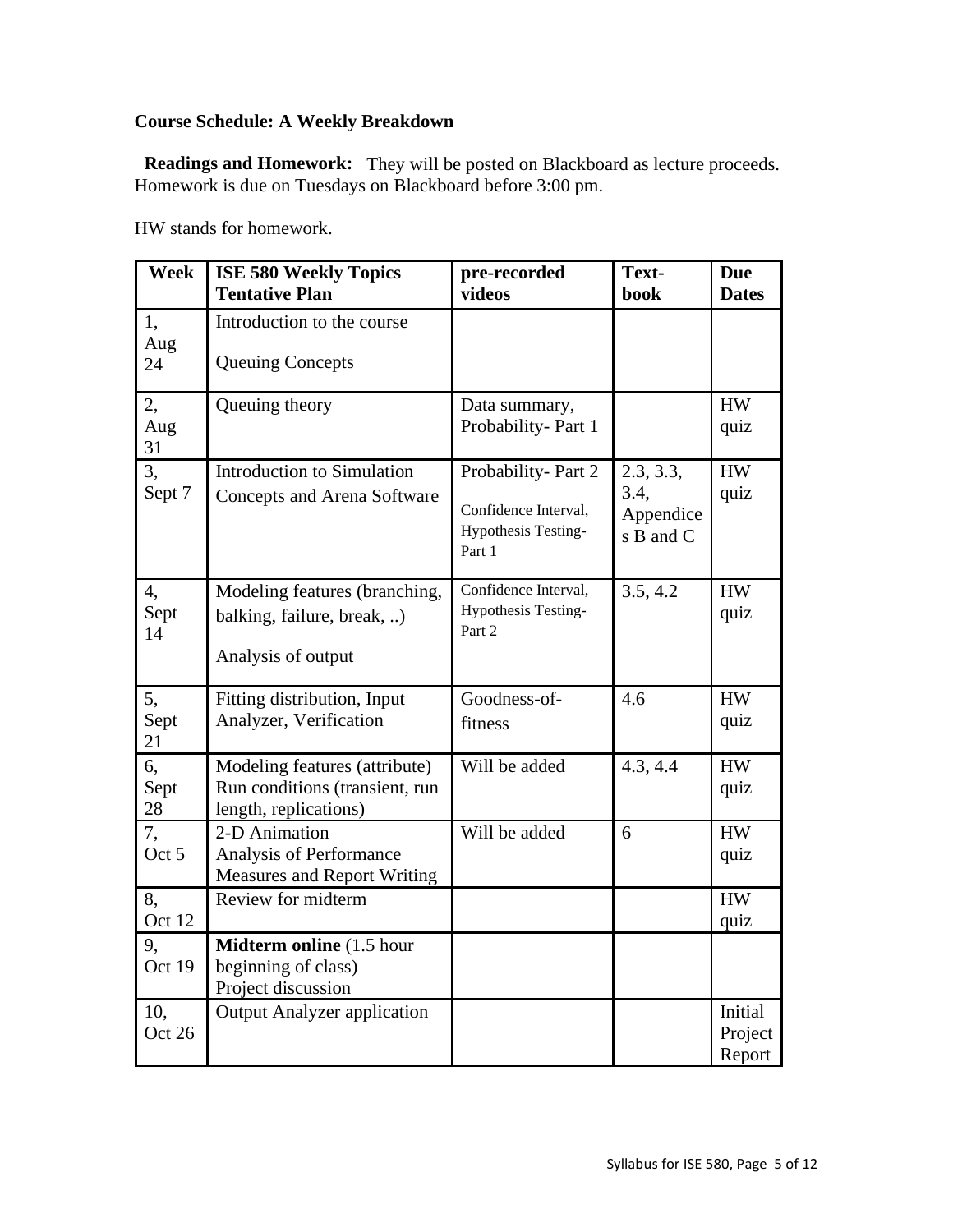| Week            | <b>ISE 580 Weekly Topics</b><br><b>Tentative Plan</b>                 | Pre-recorded<br>video | Text-<br>book | <b>Due</b><br><b>Dates</b>                                    |
|-----------------|-----------------------------------------------------------------------|-----------------------|---------------|---------------------------------------------------------------|
| 11,<br>Nov $2$  | Random Number and<br>Random Variable<br>generation                    |                       | 12            | <b>HW</b><br>Quiz                                             |
| 12,<br>Nov 9    | Design of Experiments                                                 |                       |               |                                                               |
| 13,<br>Nov $16$ | <b>Entity transfer (Material</b><br>Handling) miscellaneous<br>topics |                       | 8             | <b>HW</b><br>quiz                                             |
| 14,<br>Nov $23$ | Project discussion                                                    |                       |               | <b>HW</b><br>quiz                                             |
| 15,<br>Nov 30   | Review of final exam                                                  |                       |               | <b>HW</b>                                                     |
| 16,<br>Dec 14   | Final Exam, 4:30-<br>6:30 pm online                                   |                       |               | Final<br>project<br>report<br>due on<br><b>Dec 14</b><br>noon |

## **ISE 580 COURSE SPECIFIC POLICIES**

We all come from different backgrounds and hope for an excellent learning experience in a great learning environment. This section is to clear MY EXPECTATIONS and POLICIES for this course.

### **Intellectual property policies:**

This is a clarification that any misuse, inappropriate dissemination, or attempted sale of class recordings and handouts, as well the appropriation of intellectual property is not acceptable. It is student's responsibilities towards the appropriate use and handling of these recordings under existing SCampus policies regarding class notes [\(https://policy.usc.edu/scampus-part-c/\)](http://click.comms.usc.edu/?qs=c79d21e58ec0c03885ec166777b22a90d6608763dd0675e477f2ffa290f566a46e15ebbbc40157240e53c6d39642df4a094fcc304fee2765). Students are not permitted to create their own class recordings without the instructor's permission. Violations of these policies will be met with the appropriate disciplinary sanction.

## **Communication Policies**

• Students are required to **use their USC email account** for any contact with instructor through email. It is required to include the course number **(ISE 580) in the subject** of the email. The instructor will reply to emails within 24 hours. It may take longer over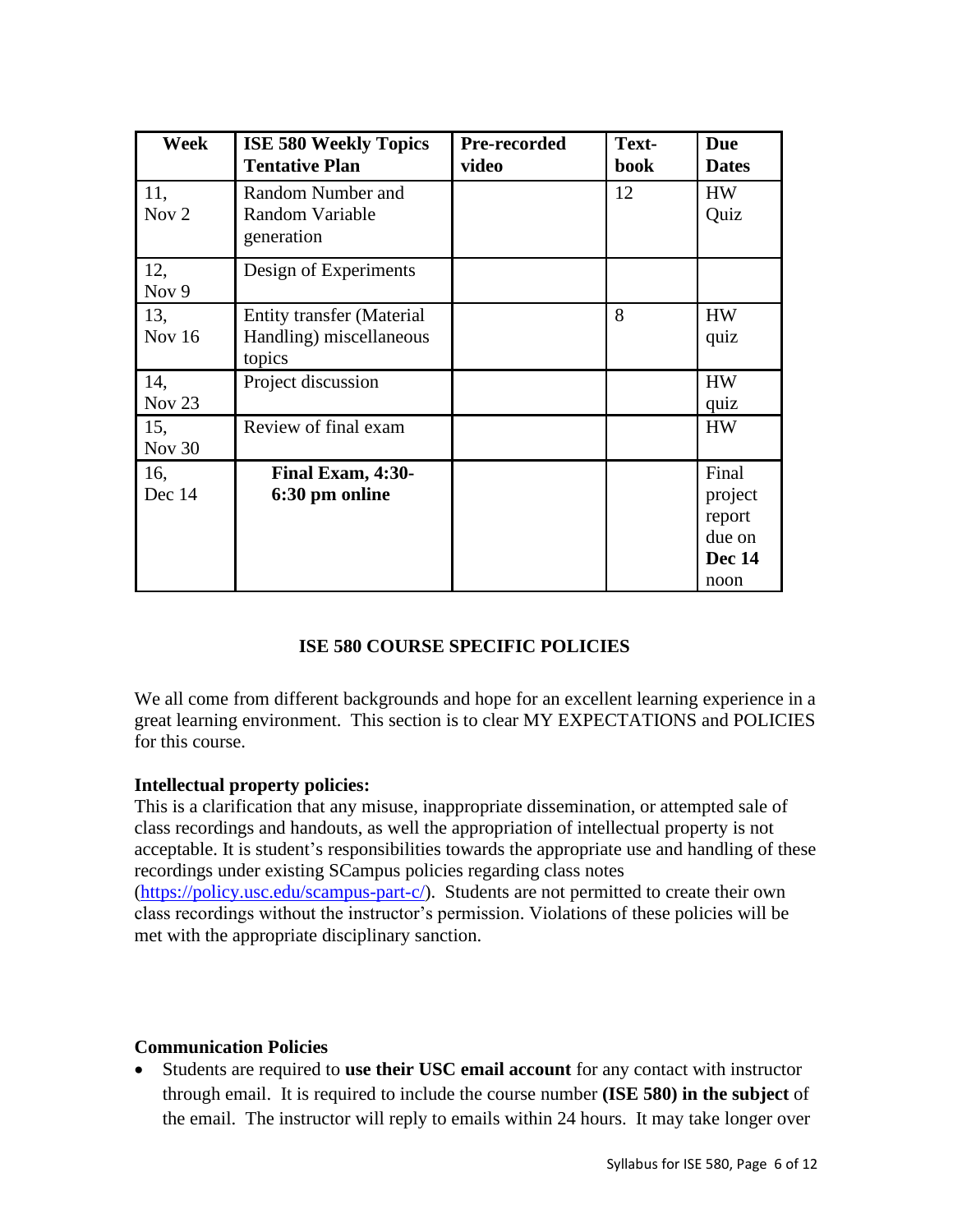weekends and holidays. The instructor does not respond to emails sent from non-USC accounts or email that does not have the course number on its subject.

- Instructor's office hours (online) are open to all students and there is no need for prior appointment. However, if a student would like to have a private appointment, he/she can request it by sending an email. Provide several time windows that works for you so that I can select the one that works for me.
- Simple questions will be answered by email, but for more complex discussions students may need to make an appointment for meeting.
- To promote independence and critical thinking, students are encouraged to try to find their answers by checking the video lectures on D2L, the posted handouts on D2L, and your textbook. If you do not find the answer you need, email the instructor.

# **USC'S STATEMENT ON ACADEMIC CONDUCT AND SUPPORT SYSTEM**

## **Academic Conduct:**

Plagiarism – presenting someone else's ideas as your own, either verbatim or recast in your own words – is a serious academic offense with serious consequences. Please familiarize yourself with the discussion of plagiarism in SCampus in Part B, Section 11, "Behavior Violating University Standards" [policy.usc.edu/scampus-part-b.](https://policy.usc.edu/scampus-part-b/) Other forms of academic dishonesty are equally unacceptable. See additional information in SCampus and university policies on scientific misconduct, [policy.usc.edu/scientific-misconduct.](http://policy.usc.edu/scientific-misconduct)

## **Support Systems:**

## *Counseling and Mental Health - (213) 740-9355 – 24/7 on call* [studenthealth.usc.edu/counseling](https://studenthealth.usc.edu/counseling/)

Free and confidential mental health treatment for students, including short-term psychotherapy, group counseling, stress fitness workshops, and crisis intervention.

## *National Suicide Prevention Lifeline - 1 (800) 273-8255 – 24/7 on call* [suicidepreventionlifeline.org](http://www.suicidepreventionlifeline.org/)

Free and confidential emotional support to people in suicidal crisis or emotional distress 24 hours a day, 7 days a week.

*Relationship and Sexual Violence Prevention Services (RSVP) - (213) 740-9355(WELL), press "0" after hours – 24/7 on call* [studenthealth.usc.edu/sexual-assault](https://studenthealth.usc.edu/sexual-assault/)

Free and confidential therapy services, workshops, and training for situations related to gender-based harm[.](https://engemannshc.usc.edu/rsvp/)